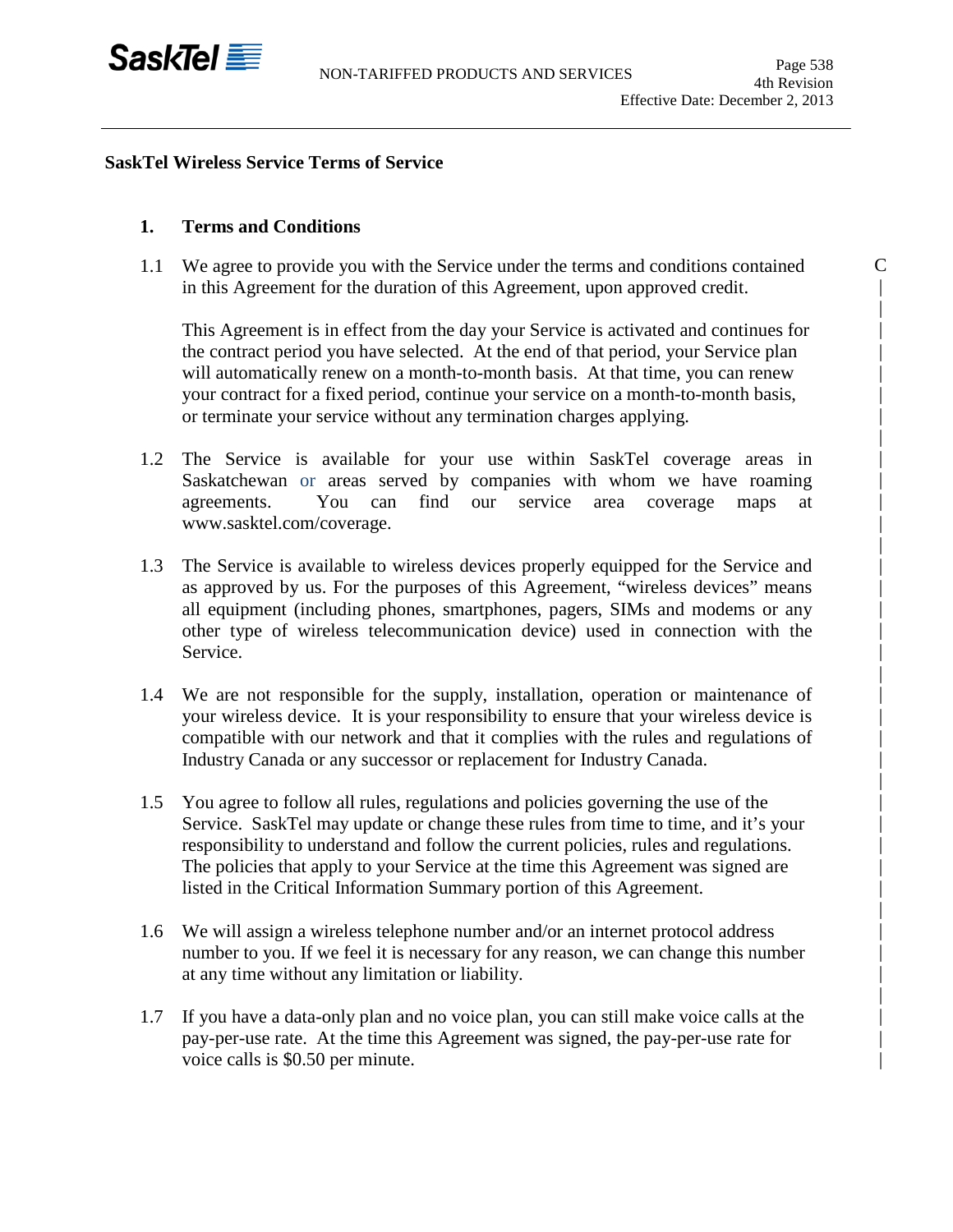

C | | | | | | | | | | | | | | | | | | | | | | | | | | | | | | | | | | | | | | |

#### **SaskTel Wireless Service Terms of Service** *- Continued*

# **2. Approved Use**

- 2.1 When using the Service, including data sessions, you will follow all applicable laws and any Service rules adopted by us from time to time addressing such things as safe driving and health and safety guidelines. You can only use the Service for customary voice, messaging and wireless data service. Such customary use does not include any application or use which uses excessive network capacity or affects, degrades or interferes with our ability to provide services, including the Service, to others, as we determine.
- 2.2 If we believe your Service, or any SaskTel-provided wireless data service or feature is being used in any way prohibited by this Section 2, our Wireless Data Fair Use Policy, or in any way that negatively impacts our network or its service levels (as we determine), we reserve the right to limit your data speeds, limit the amount of data you're able to transfer, or even suspend or terminate your Service or any part or feature of your Service without notice.
- 2.3 The wireless data portion of your Service is intended for use primarily in Saskatchewan. We reserve the right to limit or deny use of our wireless data plan offerings by customers who are primarily using our data services outside of Saskatchewan. Customers with excessive out-of-Saskatchewan data usage may be asked to move to a different SaskTel wireless data plan where over-usage charges apply or have their wireless data service terminated. Exercise of either of such alternatives is at our complete discretion.
- 2.4 We reserve the right to limit your data speeds, limit the amount of data you're able to transfer, or even suspend or terminate your Service or any part or feature of your Service as provided for in our Wireless Data Fair Use Policy from time to time.

# **3. Charges**

- 3.1 You agree to make payment to us of the following charges (which start from the beginning of your Service Period and continue during any renewals of the Service Period until termination of this Agreement):
	- a) charges for the use of the Service, including but not limited to a fixed monthly access charge, usage (airtime) charges, service fees and activation charges in accordance with the Service plan selected by you;
	- b) long distance charges and other charges (as the same may be charged from time to time by us or any carrier with whom we have entered into a roaming service agreement) incurred by you to make long distance calls;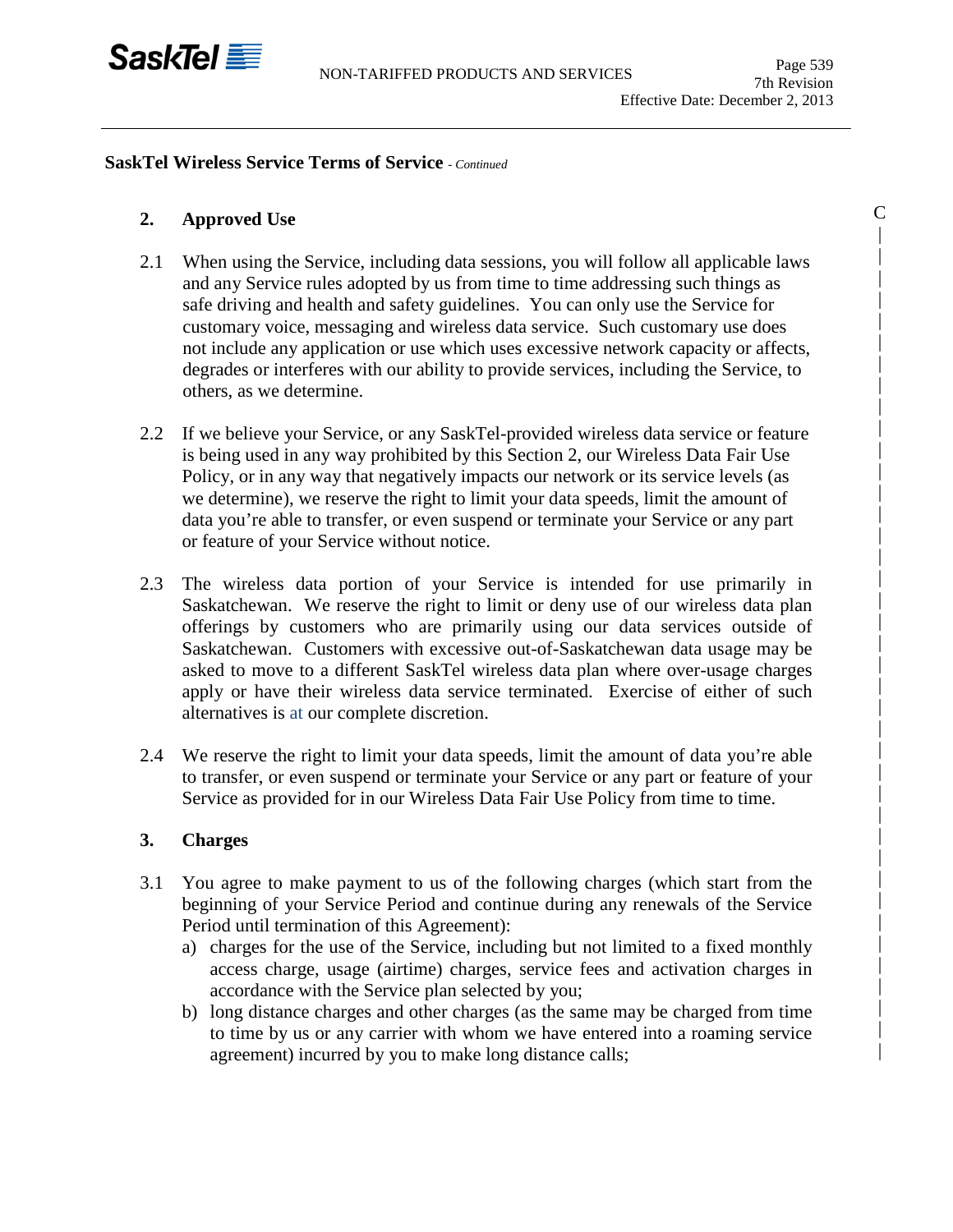

 $\mathcal{C}$ | | | | | | | | | | | | | | | | | | | | | | | | | | | | | | | | | | | | | | | | |

### **SaskTel Wireless Service Terms of Service** *- Continued*

# **3. Charges -** *Continued*

- c) all charges including long distance charges and other network charges incurred by you in the exercise of roaming privileges as provided by us;
- d) directory advertising charges and any other charges paid by us to your directory company on your behalf for advertising requested by you;
- e) all charges for optional features, optional services and charges for establishment of the Service, including without limitation, licensing and system administrative fees;
- f) all applicable provincial, local, and other taxes which may apply to your Service;
- g) all applicable service charges set forth in SaskTel's Non-Tariffed Products and Services Schedule;
- h) all charges for the provision of terminal equipment including without limitation, monthly rentals; and
- i) all additional charges not specifically set out in this Agreement which may be or become directly chargeable to you for use of the Service.
- 3.2 Subject to Article 3.3, all charges are due and payable in the amount as specified by SaskTel within 30 days of the billing date. Accounts past due are subject to our late payment charge of 2% per month, compounded monthly (26.82% annual equivalent).
- 3.3 Monthly access charges and local airtime charges associated with your current rate plan are fixed for the duration of your contract (one or two years). All other charges, including the System Administration Fee, are variable and are subject to adjustment by SaskTel from time to time.

# **4. Default**

- 4.1 Any one or more of the following is considered an event of default and will result in the cancellation of this Agreement:
	- a) if you fail to make payments when due under this Agreement or under any agreement for service between SaskTel and you, or if you fail to make any payment for any service rendered by us whether or not we have provided you with an invoice; or
	- b) if you fail to perform or observe any obligation required by you in this Agreement or in any agreement between you and us for the provision of service or equipment; or
	- c) if you are in breach of any term or provision of SaskTel's Non-Tariffed Products and Services Schedule or any replacement therefore from time to time; or
	- d) if supplied any incorrect or incomplete information in this Agreement or in any document furnished by you in connection with the Service; or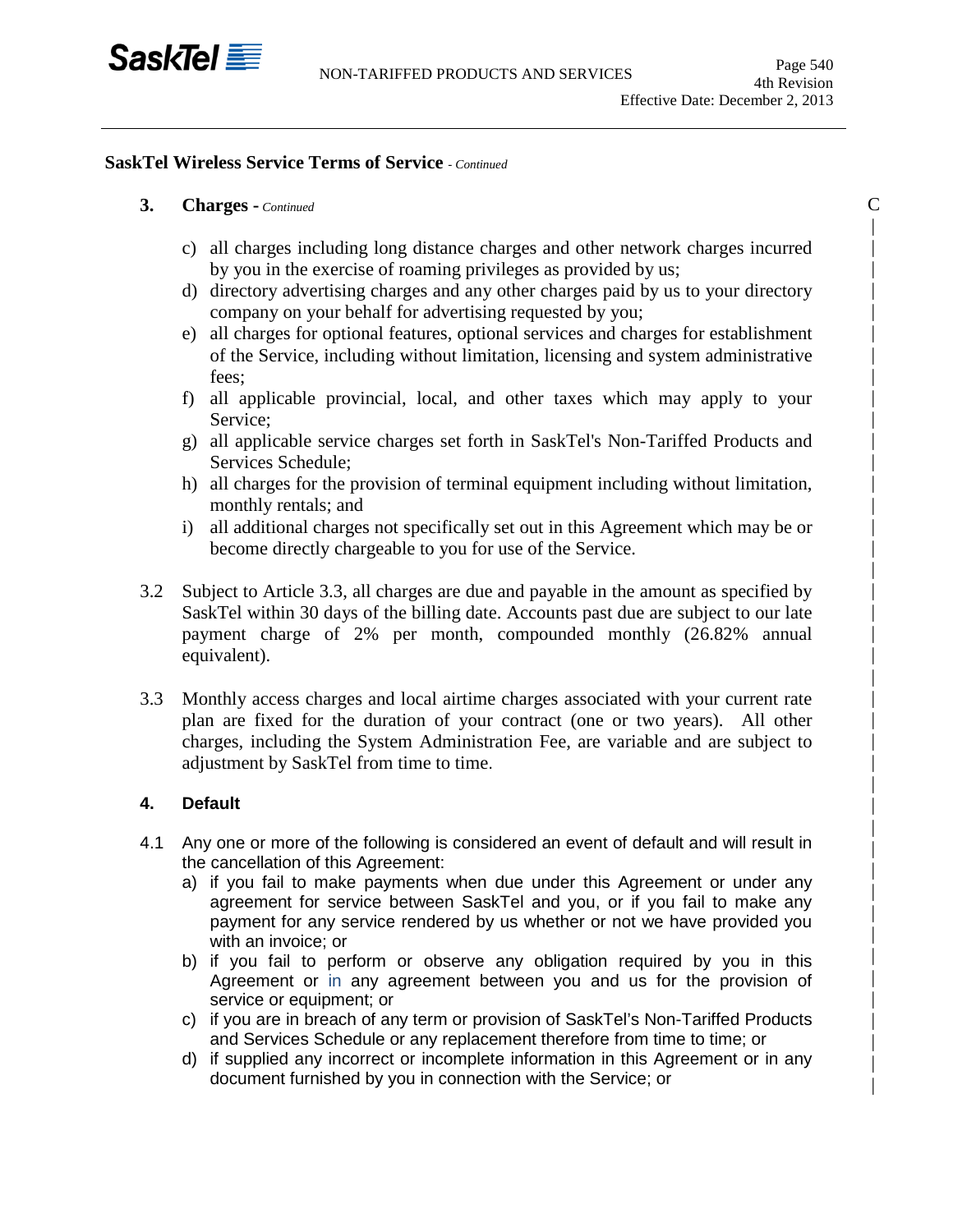

 $\mathcal{C}$ | | | | | | | | | | | | | | | | | | | | | | | | | | | | | | | | | | | | | |

#### **SaskTel Wireless Service Terms of Service** *- Continued*

- **4. Default –** *Continued*
- 4.2 If an event of default occurs, we may decide to cancel this Agreement after notice to you and bill you immediately for all outstanding charges. In the event of cancellation, you are responsible for any costs and expenses incurred by us as a result of the event of default. Such costs and expenses (including without limitation, legal costs on a solicitor and client basis) are payable immediately upon receipt by you of an invoice from us. In the event of cancellation, you shall pay to us the early cancellation fees identified in the Critical Information Summary portion of this Agreement.
- 4.3 If you fail to pay any amount owing to us for the Service, we can decide to suspend or disconnect your service, provided:
	- a) your account exceeds \$50 or has been past due for more than two months;
	- b) you fail to provide us with a security deposit or other reasonable alternative when we have requested you to do so; or
	- c) you previously agreed to a deferred payment arrangement with us and have not complied with the terms of that arrangement.

If we suspend or disconnect your Service in error, we will restore it by the end of the next business day at no charge to you.

Before we suspend or disconnect your Service we will provide you with:

- 1) at least 14 calendar days prior notice;
- 2) the reason for suspension or disconnection of your Service and the amount owing, if any;
- 3) information about the availability of any deferred payment plans;
- 4) our fee for reconnecting your Service; and
- 5) contact information of our representative with whom disconnection of your Service may be discussed.

We will provide you with a second notice 24 hours prior to suspension or disconnection of your Service, except where:

- i) repeated attempts to contact you have failed;
- ii) immediate action is required to protect our network from harm; or
- iii) we suspect that fraud is occurring or likely to occur.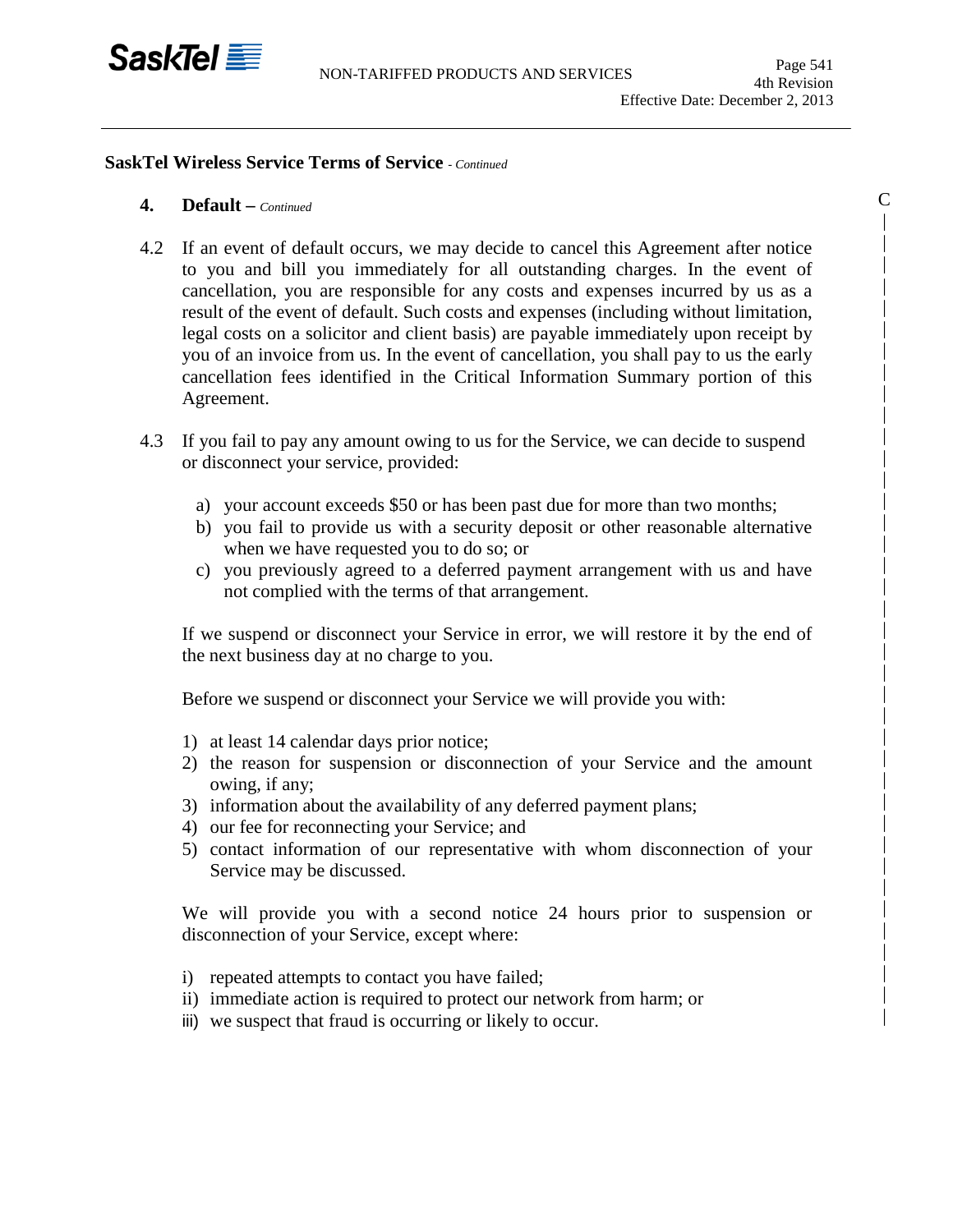

C | | | | | | | | | | | | | | | | | | | | | | | | | | | | | | | | | | | | | |

#### **SaskTel Wireless Service Terms of Service** *- Continued*

# **4. Default** *– Continued*

We will not disconnect your Service if:

- i) you notify us before your scheduled disconnection date that you dispute the reasons for disconnection;
- ii) you pay the amount due for undisputed charges; and
- iii) we do not have reasonable grounds to believe that the purpose of your dispute is to avoid or delay payment.

If your Service is suspended, you are still responsible for paying all charges for the Service, including monthly access charges and any fees to restore your Service, until your Service is either cancelled or restored.

4.4 An event of default under this Agreement can result in the cancellation of any other agreement between us and you for any other SaskTel services of any nature.

#### **5. Cancellation of Service**

- 5.1 This Agreement can be cancelled at any time either by you or us by giving 30 days advance notice to the other party. If the Agreement is cancelled, you are still responsible to pay SaskTel all charges up to the service cancellation date. You are also responsible for paying the early cancellation charge identified in the Critical Information Summary portion of this Agreement. You agree that the early cancellation charge is a genuine pre-estimate of liquidated damages for loss of revenue arising out of cancellation of this Agreement by you. If additional wireless devices are added to this Agreement after this Agreement is initially signed, early cancellation charges as stated in this section apply to each and every such additional wireless device if such a device has been acquired from SaskTel and we have provided a subsidy for the purchase price of your device.…
- 5.2 If SaskTel has provided financing for any of your equipment used with the Service, then in addition to the amounts specified in Article 5.1, you shall, upon cancellation, also pay to us the remainder of the financed amount of such equipment.
- 5.3 In the event of theft, loss, or destruction of your wireless device, you agree to continue paying us the full amount of all charges due that apply to your Service. If your wireless device has been provided by SaskTel, you are also responsible for paying the full amount of the rental charges or remainder of the financed amount of that device.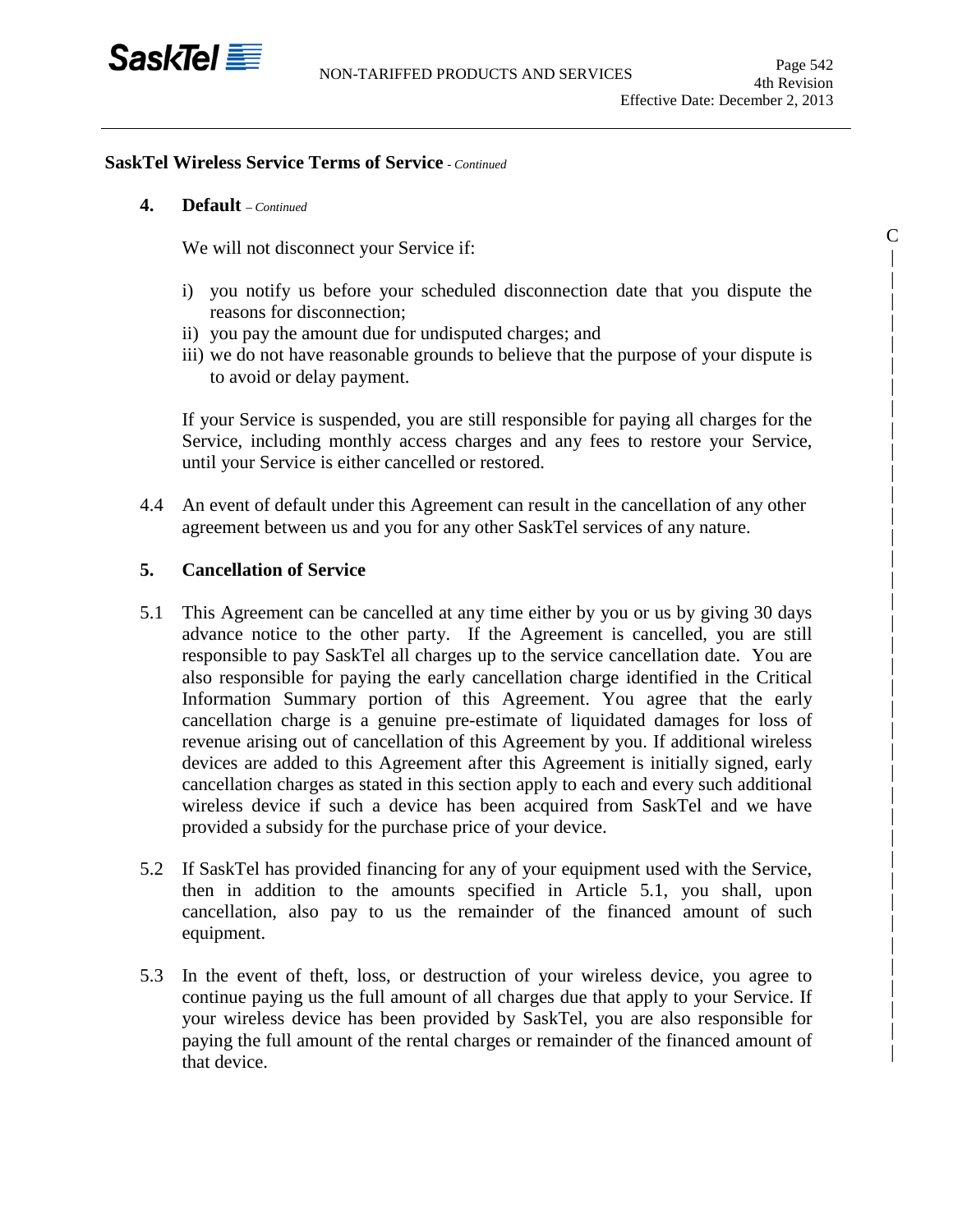

N | | | | | | | | | | | | | | | | | | | | | | | | | | | | | | | | | | | | | | | | |

### **SaskTel Wireless Service Terms of Service** *- Continued*

### **5. Cancellation of Service** *– Continued*

5.4 If we believe your equipment is interfering with the provision of the Service by SaskTel to other customers, or causing negative effects to our network, we may cancel your Service without notice. In the event of such cancellation, you are responsible for paying to us all amounts due under the terms of this Agreement.

# **6. Non-Tariffed Products and Services Schedule**

6.1 You agree to follow the provisions of the SaskTel Non-Tariffed Products and Services Schedule ("Schedule"), including the SaskTel Wireless Data Service Plans Terms and Conditions and SaskTel Wireless Data Fair Use Policy. If there is a conflict between the terms of this Agreement and the Schedule, the terms of this Agreement will prevail. The Schedule is incorporated into and forms part of this Agreement.

### **7. Directory**

7.1 You can request to have your phone number listed in the SaskTel directory. We are not liable for damages arising from errors or omissions in a directory listing. We are not responsible for removing your listing from the directory if your Service is cancelled.

#### **8. Roaming**

- 8.1 If you roam on any other wireless carrier's network, you
	- i) understand and agree that you have no contractual relationship with the carrier whose network you're roaming on, and that you are not a third party beneficiary of any agreement between us and such carrier. You understand that the carrier has no obligation of any kind to you, and is not responsible for any problems you might experience while roaming on their network;
	- ii) agree that since the carrier upon whose network you roam has no responsibility to you, you cannot make any kind of claim against them, its officers, employees and agents, including without limitation claims for libel, slander, infringement of copyright, or personal injury or death arising in any way directly or indirectly in connection with this Agreement. This commitment survives the cancellation of this Agreement; and
	- iii) understand and agree that the services of the carrier upon which you roam are provided on an as is/as available basis and the carrier does not guarantee or warranty the performance, availability, coverage, uninterrupted use, security or operation of such services.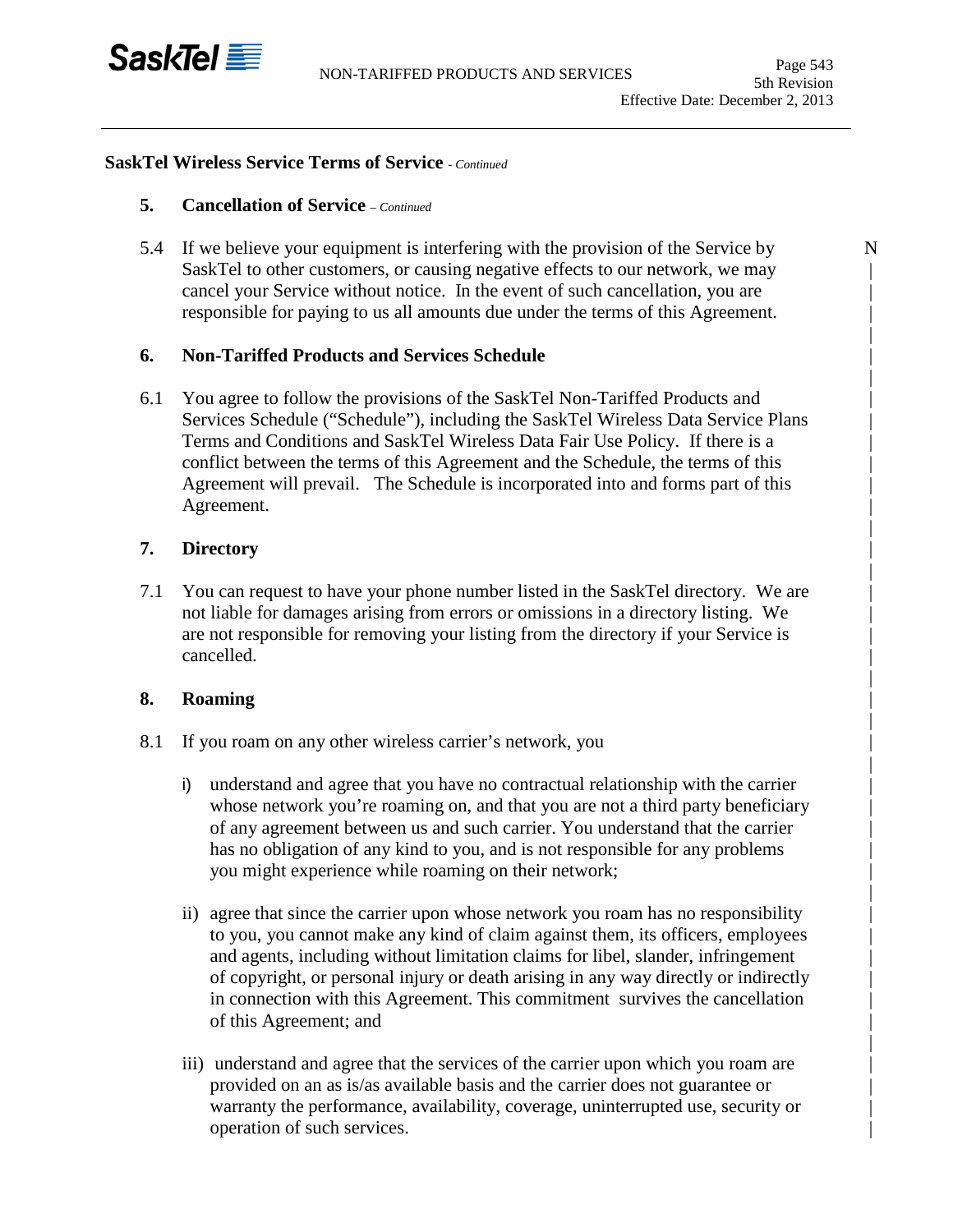

C | | | | | | | | | | | | | | | | | | | | | | | | | | | | | | | | | | | | | | | |

#### **SaskTel Wireless Service Terms of Service** *- Continued*

# **8. Roaming -** *Continued*

By using such other carrier systems, you agree to the provisions in subsections (i) to (iii) of this Section 8. The services available for your use while roaming on any other wireless carrier system are dependent on the services made available by any such other carrier on their network and the specific terms of the roaming agreement in place between SaskTel and any such carrier.

# **9. Terminal Ownership**

- 9.1 If you purchased any wireless device using a hardware subsidy or equipment financing, you agree that the device remains the property of SaskTel until the hardware subsidy or equipment financing is paid in full. Once the subsidy or financing is paid, the ownership of the wireless device will automatically pass to you at no further charge and without any further action required on your part, with no guarantee or warranty on the condition of the device.
- 9.2 The annual interest rate for hardware you finance with SaskTel is 20%.

### **10. Warranties**

- 10.1 You acknowledge that you have selected the equipment provided in connection with this Agreement (the "Equipment"). You acknowledge and agree that SaskTel provides no warranty or promise of any kind on the Equipment. Any applicable warranty is that of the manufacturer of the Equipment only.
- 10.2 Although our network has been designed in accordance with industry standard specifications to be secure, we offer no warranty, representation or promise of any kind either that the Service will remain uninterrupted or that the Service is secure or won't be breached. You acknowledge that it is your responsibility to implement your own security measures such as, but not limited to, implementing a virtual private network solution, an internal firewall and virus protection measures to safeguard your own networks and data while using the Service.

#### **11. Deposits**

11.1 We may require you at any time to provide a deposit in an amount satisfactory to us to be held and applied as we may see fit to outstanding amounts that you owe us. In the event this Agreement is cancelled because of your default, we may keep your deposit as a genuine pre-estimate of damages and not as a penalty. Upon cancellation of your Service, your deposit will be returned to you when your account with us for the Service has been paid in full, or it may be applied by us toward payment of any outstanding balance on your account.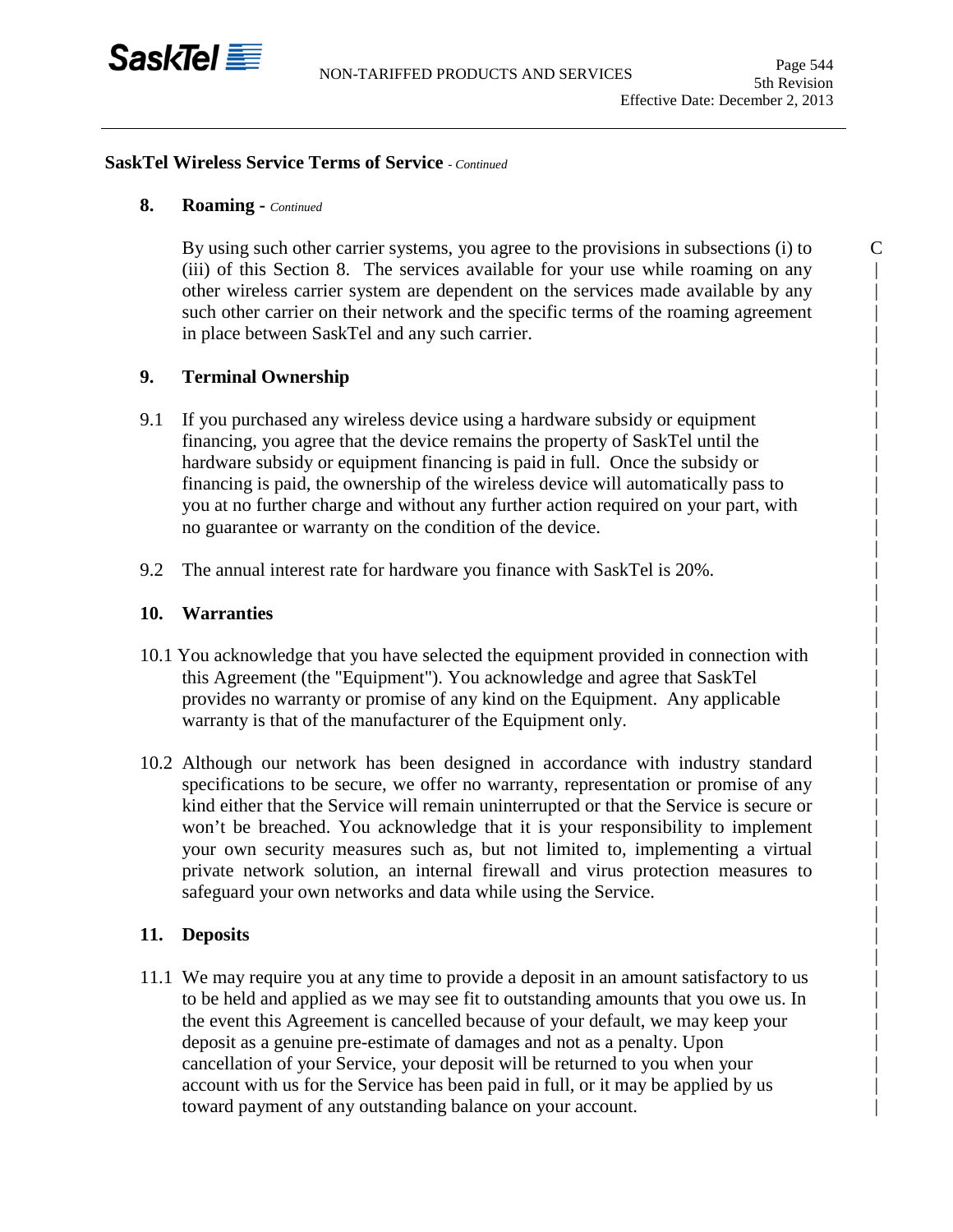

C | | | | | | | | | | | | | | | | | | | | | | | | | | | | | | | | | | | | |

### **SaskTel Wireless Service Terms of Service** *- Continued*

# **12. Confidentiality**

- 12.1 All of the information kept by us regarding you is confidential, other than your name, address and listed telephone number. Unless you provide express consent or disclosure is according to a legal power, we will not share your information with anyone other than:
	- a) you;
	- b) an agent who, in our reasonable judgment, is seeking the information on your behalf;
	- c) another telephone company, and then only if the information is required for the efficient and cost effective provision of telephone services, disclosure is made on a confidential basis, and the telephone company agrees to use the information only for that purpose;
	- d) a company involved in supplying you with telephone directories, telephone or telephone directory-related services, only if the information is required by that company for that purpose, disclosure is made on a confidential basis, and that company agrees to use the information only for that purpose;
	- e) a party used by us to evaluate your creditworthiness or collect your account, only if the information is required by that party for that purpose, disclosure is made on a confidential basis, and that party agrees to use the information only for that purpose;
	- f) a public authority or agent of a public authority, if in our reasonable judgment it appears that there is imminent danger to life or property which could be avoided or minimized by disclosure of the information; or
	- g) a credit bureau reporting agency.

Express consent may be taken to be given by you where you provide:

i) written consent;

.

- ii) oral confirmation verified by an independent third party;
- iii) electronic confirmation through the use of a toll-free number;
- iv) electronic confirmation via the Internet;
- v) oral consent, where an audio recording of the consent is retained by the carrier;
- vi) consent through other methods, as long as an objective documented record of your consent is created by you or by an independent third party.
- 12.2 Our liability for disclosure of your information as described in Section 12.1 is not limited by the limitation of liability set out in the Schedule.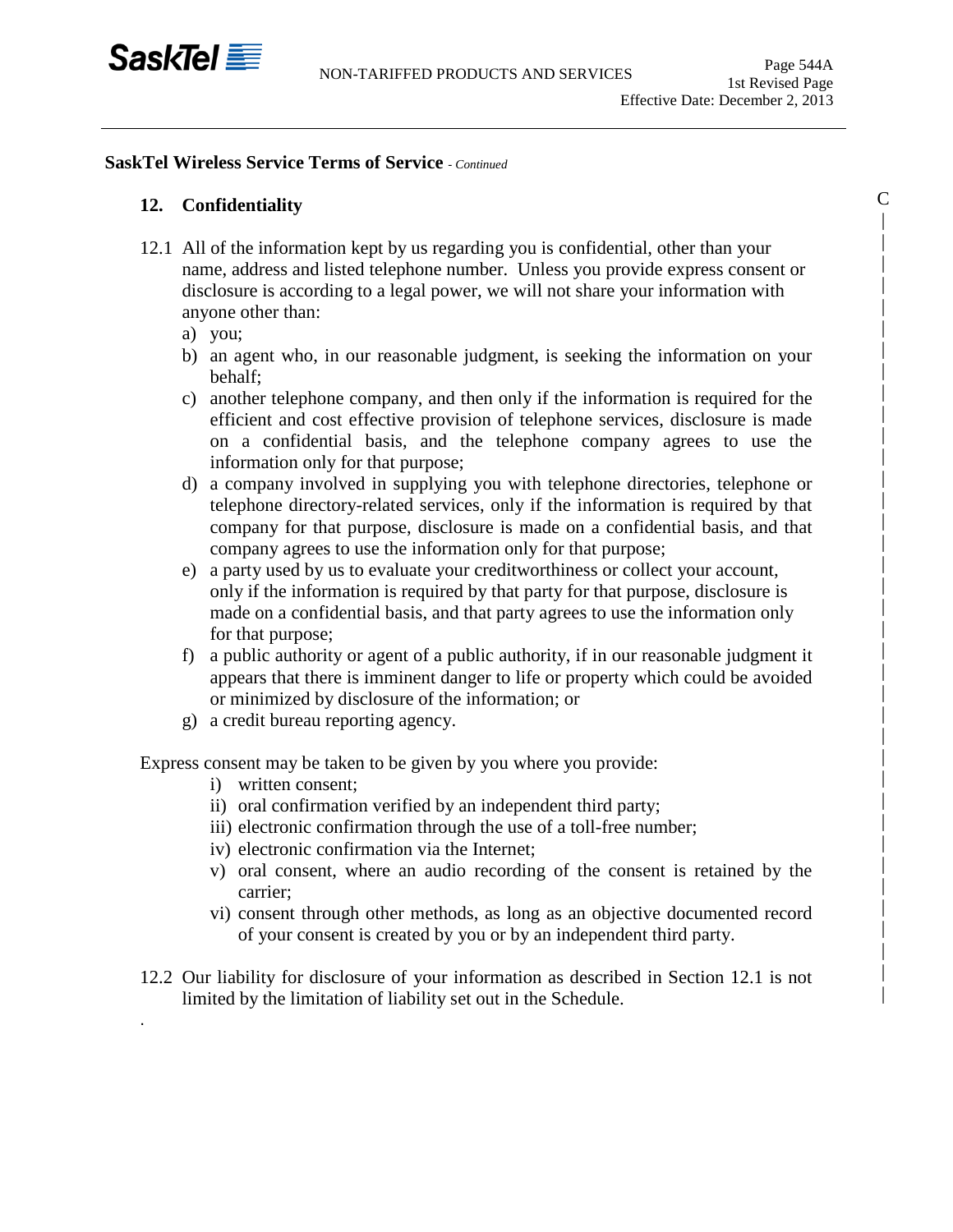C | | | | | | | | | | | | | | | | | | | | | | | | | | | | | | | | | | |

### **SaskTel Wireless Service Terms of Service** - *Continued*

### **12. Confidentiality –** *Continued*

12.3 Any information that you provide to us that is personal information about you as that term is defined by The Freedom of Information and Protection of Privacy Act of Saskatchewan will be subject to our Privacy Policy that can be found at www.sasktel.com/about-us/legal-and-regulatory/privacy.html

# **13. Arbitration**

- 13.1 To the extent permitted by applicable law, any claim or dispute (whether in contract or tort, pursuant to statute or regulation, or otherwise and whether pre-existing, present or future) will be referred to and settled by private and confidential arbitration before a single arbitrator, unless we agree otherwise. This does not apply to the collection from you of any amount by us arising out of :
	- (a) this Agreement;
	- (b) a phone or the Service;
	- (c) oral or written statements, or advertisements or promotions relating to this Agreement or to a product or service; or
	- (d) the relationships which result from this Agreement (including relationships with third parties who are not parties to this Agreement), (each, a "Claim").

Such arbitration shall be conducted according to SaskTel's Arbitration Protocol found at [www.sasktel.com/about-us/legal-and-regulatory/arbitration-protocol.html](http://www.sasktel.com/about-us/legal-and-regulatory/arbitration-protocol.html) or its replacement. You waive any right you may have to initiate or participate in any class action against us related to any Claim and, where applicable, you agree to opt out of any class proceedings against us, whether we are the sole defendant, or one of several other defendants, named in the Claim.

Submit a Claim for arbitration to SaskTel, 13<sup>th</sup> Floor, 2121 Sask. Drive, Regina, Saskatchewan, S4P 3Y2, Attention: Vice President Corporate Counsel & Regulatory Affairs. If we have a Claim, we will give you notice to arbitrate at your last known address of record. Some jurisdictions may not allow the use of compulsory arbitration or the waiver of rights to participate in a class action. If applicable law renders clauses requiring mandatory arbitration or the exclusion of the right to participate in a class action void, the provisions of this section shall be subject to severance in accordance with this Agreement.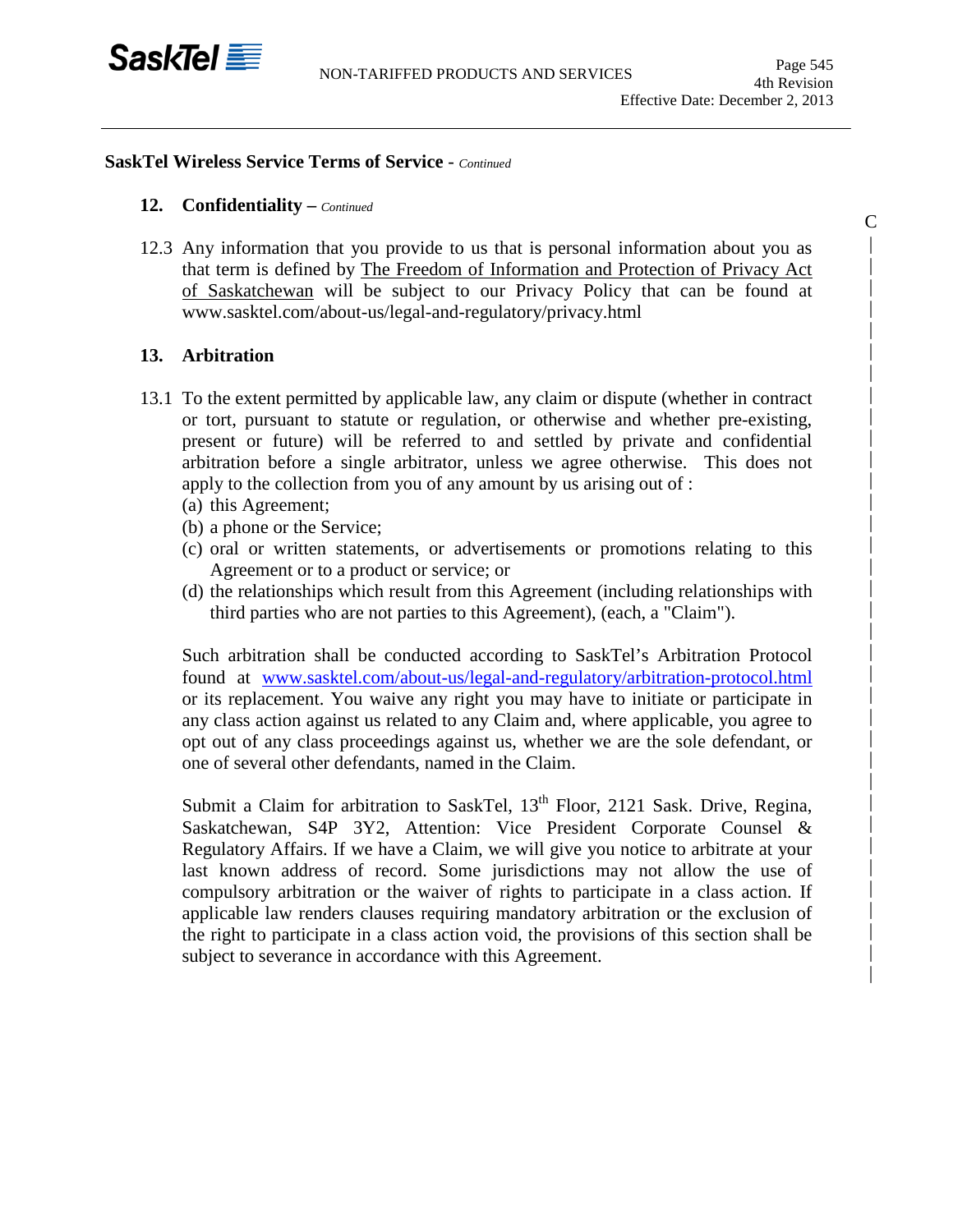

C | | | | | | | | | | | | | | | | | | | | | | | | | | | | | | | | | | | | | | | | |

#### **SaskTel Wireless Service Terms of Service** *- Continued*

### **13. Arbitration** *– Continued*

Nothing in this section is in any way intended to prevent or limit you from taking a complaint about the Service to The Commissioner for Complaints for Telecommunication Services (CCTS) for investigation as long as we are participating as a member in such complaint investigating program and as long as the Service and the complaint are matters over which CCTS has jurisdiction.

#### **14. Data Monitoring**

14.1 You agree that we have the right, but not the obligation, to electronically monitor and investigate content and your use of our network from time to time and to disclose any information as necessary to: (a) satisfy any law, regulation or other governmental request or to assist in the pursuit of any legal action against you or end users; (b) operate the Service properly; (c) ensure or enforce compliance with this Agreement; or (d) protect us or our customers.

### **15. Content**

15.1 You acknowledge and agree that there is some content accessible through the Service that may be offensive to you or a user of your Service, or that may not be in compliance with applicable law. For example, it is possible to obtain access to content that is pornographic, obscene, or otherwise inappropriate or offensive, particularly for children. We assume no responsibility for and exercise no control over the content accessible through the Service. You agree that all content that you and your end users access and use with the Service is at your and their own risk. We are not liable for any claims, losses, actions, damages, suits or proceedings arising out of or otherwise relating to your and/or your end users access to such content.

#### **16. General**

16.1 This Agreement may be changed by us without notice to you if the minimum monthly charge for the Service Plan you have selected or any option feature you are subscribing to is being decreased or we are increasing the usage allowance where such an allowance applies to any portion or feature of your Service.

This Agreement may only be changed with your express consent if we want to change the basic wireless access to our network component of your Service, the minimum monthly charge for the basic wireless access component of your Service, the length of the commitment period of the Service Plan you have selected including the end date of that commitment period, early cancellation fees, or any change to our fee to unlock the device that you have acquired from us.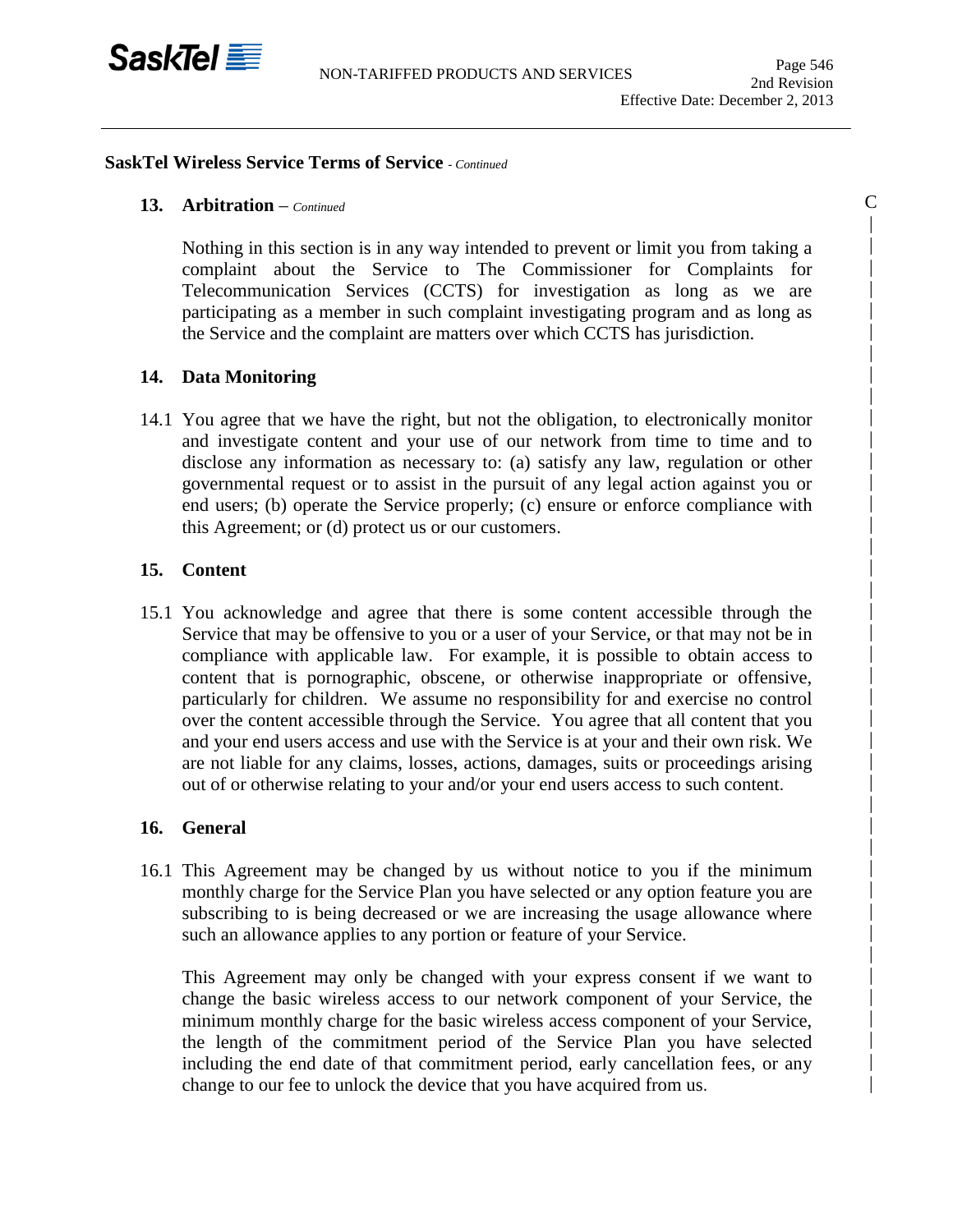

 $\overline{C}$ | | | | | | | | | | | | | | | | | |

### **SaskTel Wireless Service Terms of Service** *- Continued*

### **16. General -** *continued*

When we notify you that we propose to change one of the matters noted in the paragraph above, you may refuse the change.

For any other change to any term or condition of this Agreement, including rate for Service components (other than basic network access) or optional features, we will provide you with 30 calendar days notice before we make any such changes. Our notice to you will explain the change and when it will occur.

Wireless Enhanced 911 Emergency service is available throughout most of Saskatchewan. If you dial 9-1-1 from your wireless device, , you must provide your location and call back number as these details are not automatically available to E-9-1-1 service operators. .

You acknowledge that there are no other terms or conditions of this Agreement except as expressly contained or expressly incorporated by reference in this Agreement. This Agreement cannot be changed or transferred by you. This Agreement shall be governed by and interpreted in accordance with the laws of the Province of Saskatchewan.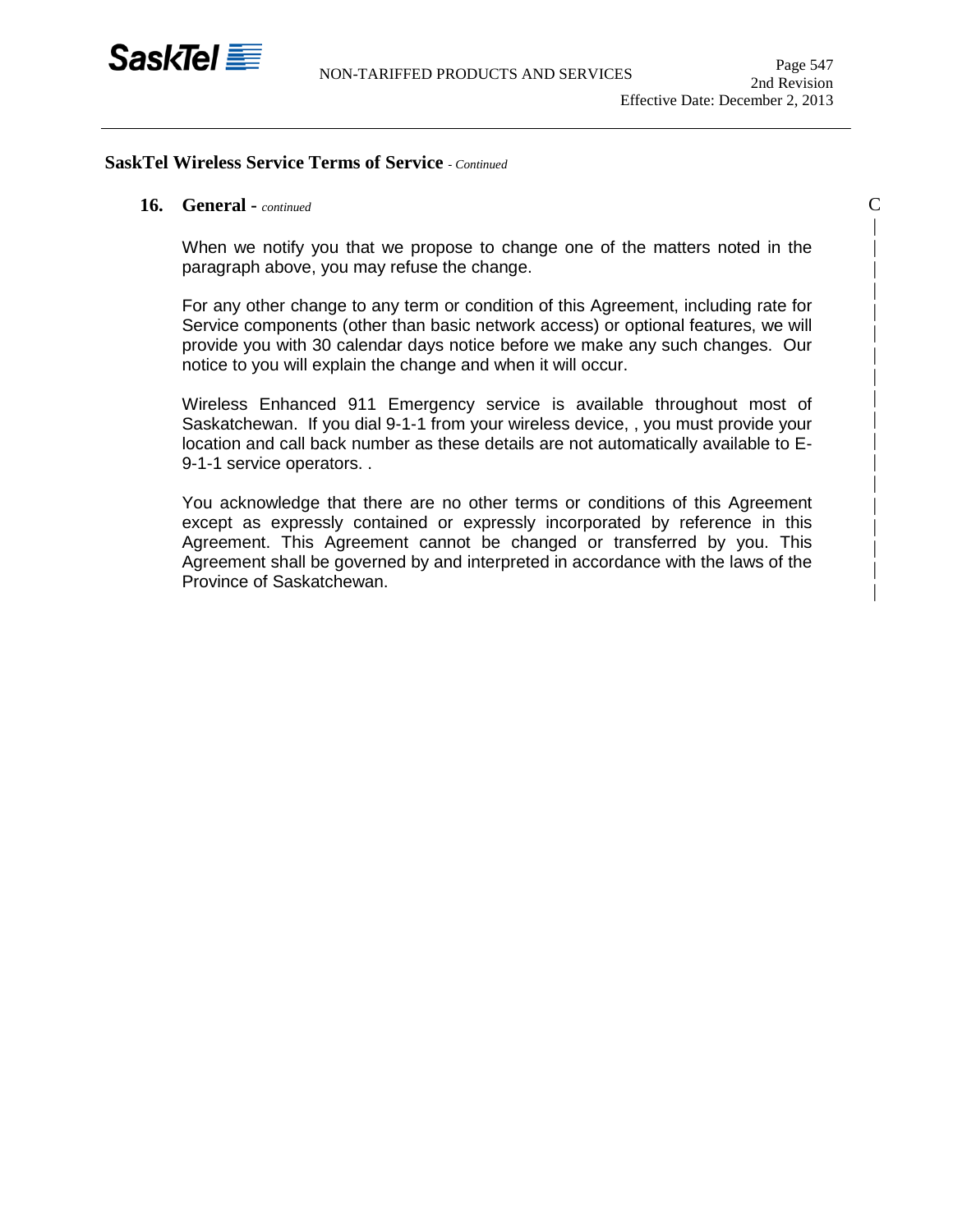

| | | | | | | | | | | | | | | | | | | | | | | | |

D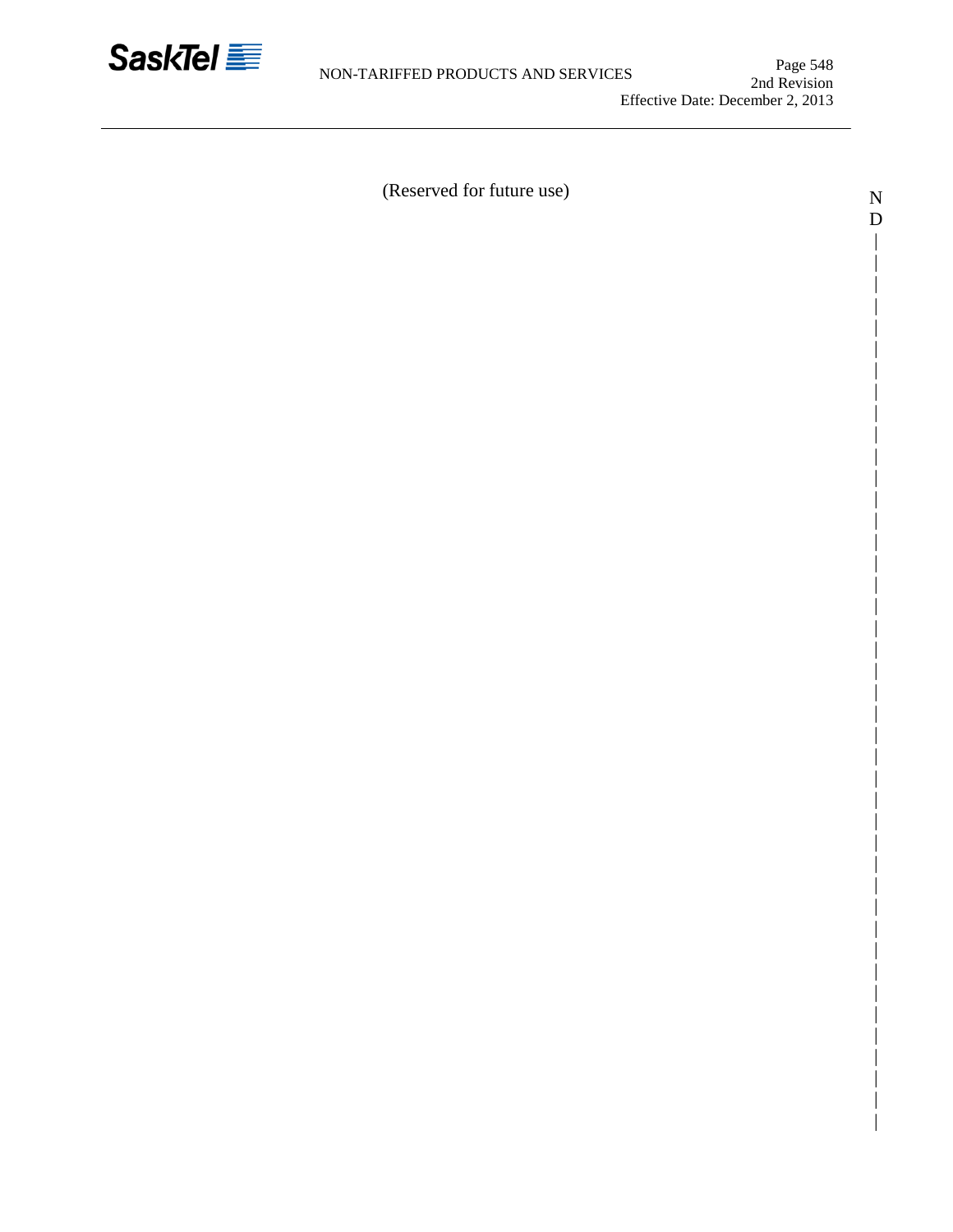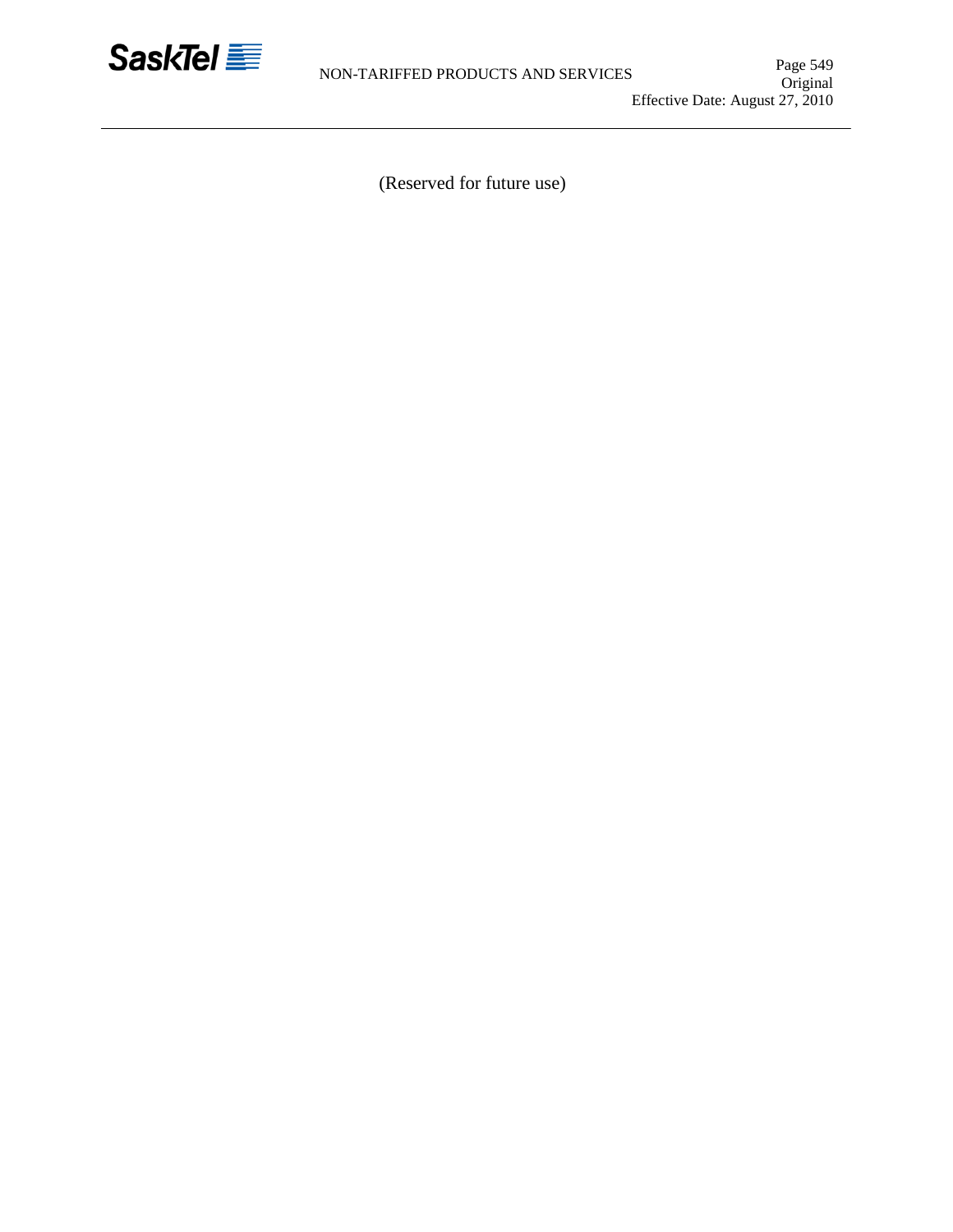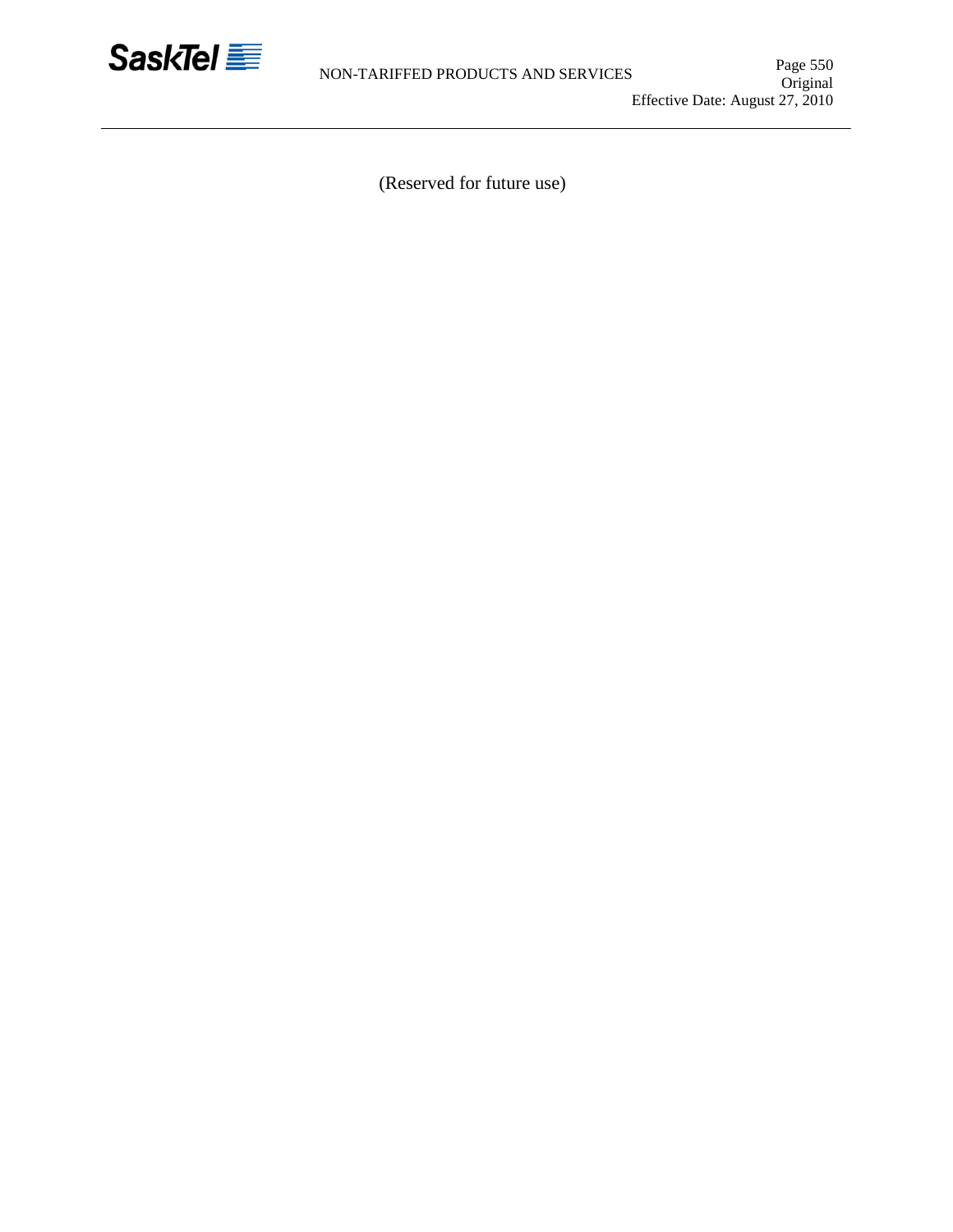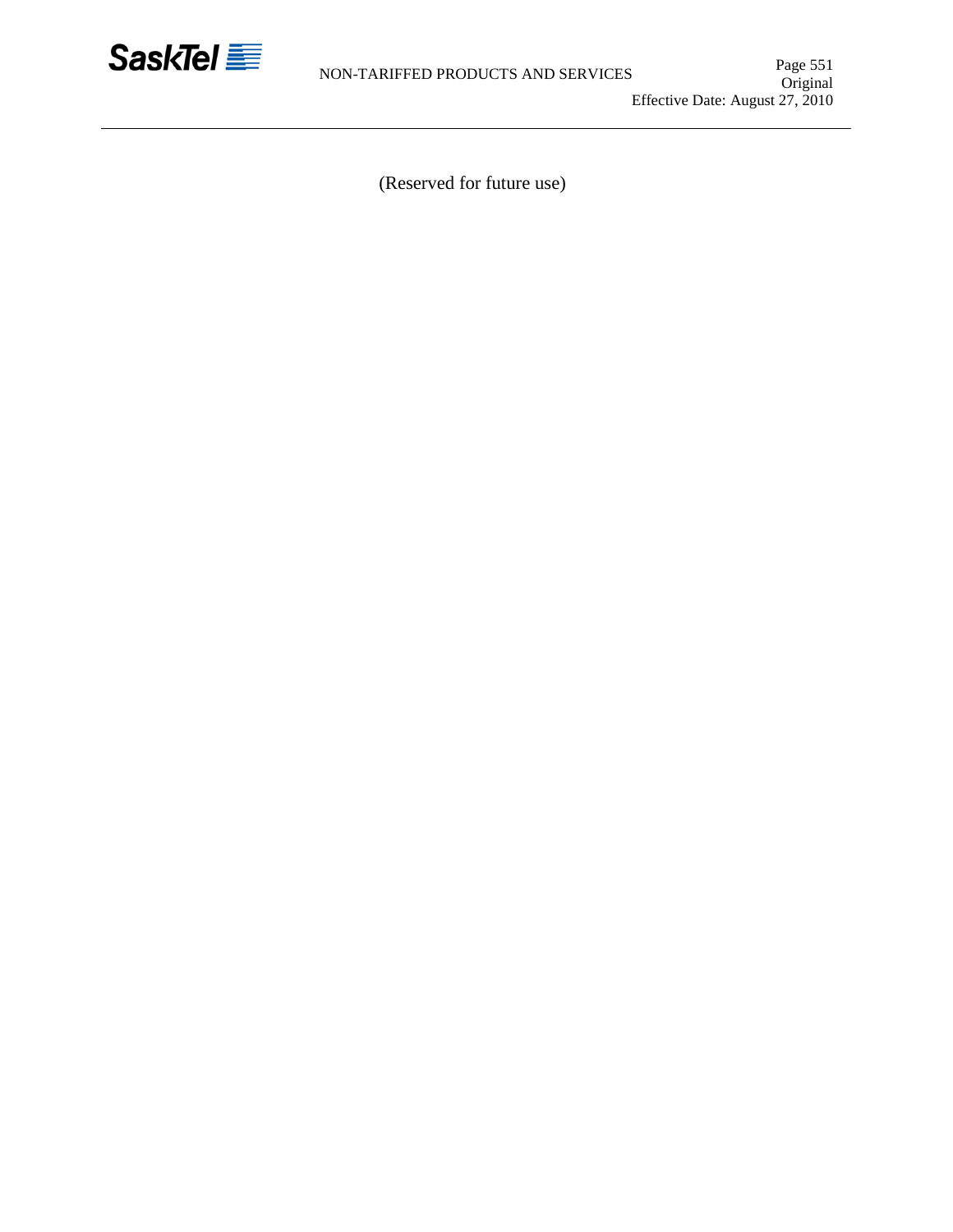